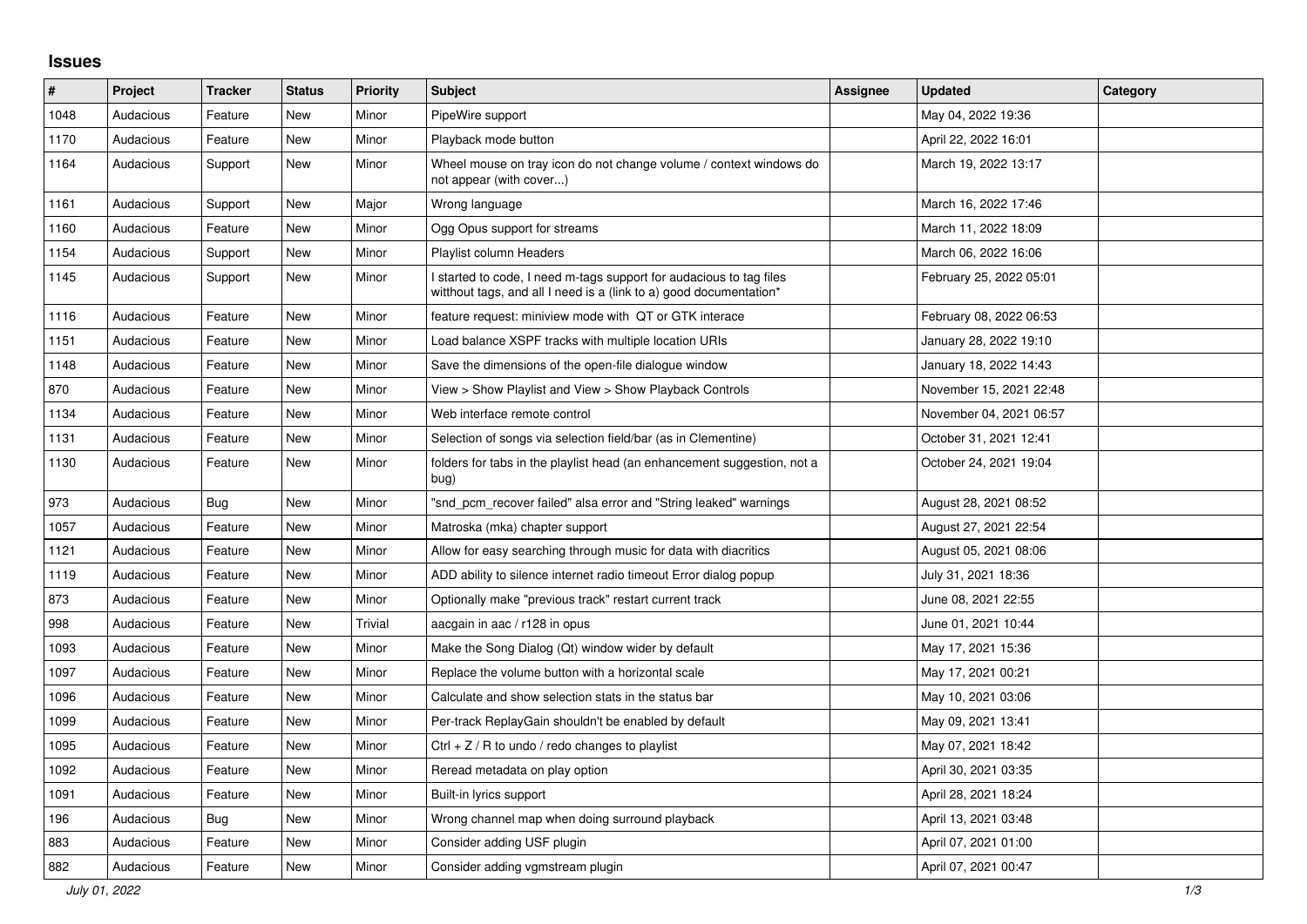| $\vert$ # | Project   | <b>Tracker</b> | <b>Status</b> | <b>Priority</b> | <b>Subject</b>                                                                                      | <b>Assignee</b> | <b>Updated</b>                      | Category            |
|-----------|-----------|----------------|---------------|-----------------|-----------------------------------------------------------------------------------------------------|-----------------|-------------------------------------|---------------------|
| 1071      | Audacious | Feature        | New           | Minor           | Linkage could be improved for packagers.                                                            |                 | March 31, 2021 00:32                |                     |
| 51        | Audacious | Feature        | <b>New</b>    | Minor           | Option to inhibit suspend                                                                           |                 | February 13, 2021 09:23             |                     |
| 1067      | Audacious | Feature        | New           | Minor           | Equalizer adjustments are coarse.                                                                   |                 | February 11, 2021 10:09             |                     |
| 1066      | Audacious | Feature        | New           | Minor           | Allow Equalizer window to be resized.                                                               |                 | February 11, 2021 10:05             |                     |
| 1058      | Audacious | Feature        | <b>New</b>    | Minor           | Allow changing the language/locale in settings                                                      |                 | January 30, 2021 18:11              |                     |
| 956       | Audacious | Feature        | New           | Minor           | Stream to chromecast                                                                                |                 | January 11, 2021 01:19              |                     |
| 1047      | Audacious | Feature        | New           | Minor           | Stop playing after any chosen track                                                                 |                 | December 29, 2020 01:23             |                     |
| 1013      | Audacious | Feature        | New           | Minor           | Request re Album Art using music file metatag                                                       |                 | August 03, 2020 22:48               |                     |
| 1011      | Audacious | Feature        | New           | Minor           | Visible separator of folders in the playlist                                                        |                 | July 18, 2020 16:10                 |                     |
| 996       | Audacious | Feature        | <b>New</b>    | Minor           | Refine playlists when searching (search all playlists)                                              |                 | June 16, 2020 09:58                 |                     |
| 995       | Audacious | Feature        | New           | Minor           | Add star rating to songs                                                                            |                 | June 16, 2020 09:56                 |                     |
| 987       | Audacious | Feature        | <b>New</b>    | Minor           | Closing of Search Library tool by same method as opening it                                         |                 | May 13, 2020 00:15                  |                     |
| 955       | Audacious | Feature        | New           | Minor           | Enqueue option                                                                                      |                 | April 09, 2020 03:54                |                     |
| 500       | Audacious | Feature        | New           | Minor           | fullscreen album art                                                                                |                 | April 08, 2020 19:17                |                     |
| 924       | Audacious | Feature        | <b>New</b>    | Minor           | Option to replace playlist contents by drag and drop                                                |                 | December 02, 2019 20:15             |                     |
| 918       | Audacious | Feature        | New           | Minor           | Replace libguess with libuchardet                                                                   |                 | November 19, 2019 05:50             |                     |
| 864       | Audacious | Feature        | New           | Minor           | Drag/drop songs into playlists displayed in the Playlist Manager                                    |                 | October 29, 2019 02:14              |                     |
| 908       | Audacious | Feature        | New           | Minor           | Use QtXml instead of libxml2                                                                        |                 | October 26, 2019 14:21              |                     |
| 907       | Audacious | Feature        | New           | Minor           | QtNetwork-based HTTP client                                                                         |                 | October 26, 2019 13:41              |                     |
| 899       | Audacious | Feature        | New           | Minor           | Album art (cover) as an additional columun in Qt version                                            |                 | August 28, 2019 10:20               |                     |
| 889       | Audacious | Feature        | New           | Minor           | Crossfade settings: is it possible to increase the upper limit?                                     |                 | May 18, 2019 20:49                  |                     |
| 784       | Audacious | <b>Bug</b>     | New           | Minor           | Audio jumps at the start of some tracks when playing CUE+TTA files                                  |                 | April 10, 2018 02:46                |                     |
| 760       | Audacious | <b>Bug</b>     | New           | Major           | Credits for some pre-Transifex translators are missing                                              |                 | December 13, 2017 14:19             |                     |
| 1101      | Audacious | Feature        | New           | Major           | Please add media shortcut keys for Windows 10                                                       |                 | December 03, 2021 16:31             | win32               |
| 859       | Audacious | <b>Bug</b>     | New           | Minor           | .wsz skins cannot be used on Windows                                                                |                 | January 01, 2020 02:48              | win32               |
| 969       | Audacious | Feature        | New           | Minor           | streamtuner plugin: Please add column-sortability, or at least sort<br>alphabetically by 1st column |                 | June 16, 2020 09:54                 | plugins/streamtuner |
| 975       | Audacious | <b>Bug</b>     | New           | Minor           | Segfault/leak on exit with streamtuner enabled                                                      |                 | Ariadne Conill   May 01, 2020 00:17 | plugins/streamtuner |
| 1088      | Audacious | Feature        | New           | Minor           | plugin: status icon: ADD option to select tray mouse Middle Click action                            |                 | April 11, 2021 12:05                | plugins/statusicon  |
| 943       | Audacious | Feature        | New           | Minor           | Being able to add several folders to the library, and arrange that<br>Audacious recognizes symlinks |                 | March 23, 2020 15:41                | plugins/search tool |
| 1106      | Audacious | Bug            | New           | Minor           | Could not communicate with last.fm: Error in the HTTP2 framing layer.                               |                 | June 15, 2021 21:30                 | plugins/scrobbler2  |
| 429       | Audacious | Feature        | New           | Minor           | Please enable scrobbling to libre.fm in Scrobbler 2.0                                               |                 | September 02, 2019 10:35            | plugins/scrobbler2  |
| 945       | Audacious | Feature        | New           | Minor           | Balance control in newer interface                                                                  |                 | March 23, 2020 13:28                | plugins/qtui        |